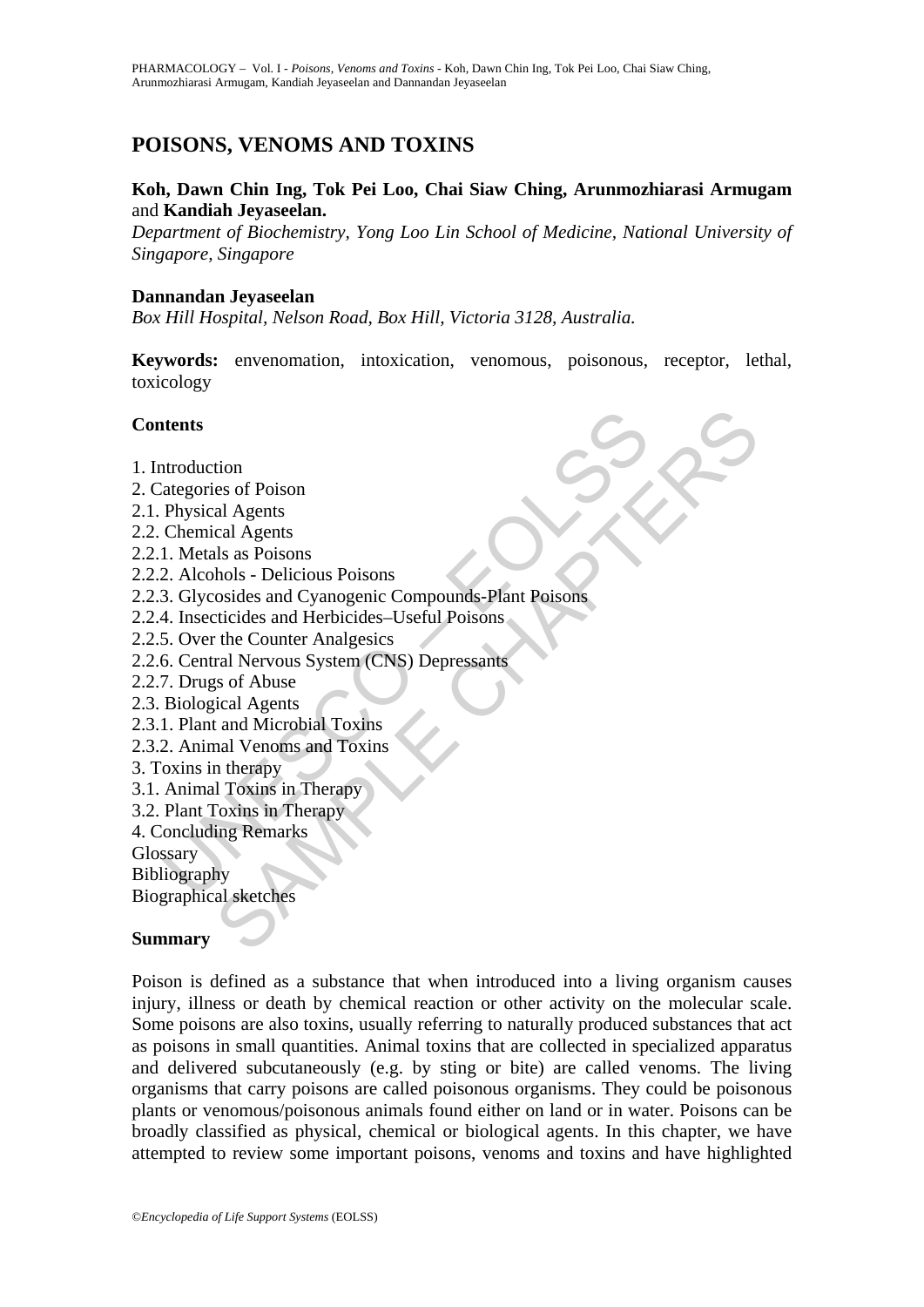their importance in medicine as potential therapeutic agents.

### **1. Introduction**

A medieval physician, Paracelsus (1493-1541) stated: "All things are poisonous and there is nothing without poison. Solely the dose determines that a thing is not a poison". His words summed up one of the most important concepts in modern toxicology, that is, the dose makes the poison. A poison is thus defined as any physical or chemical agent that inflicts injury or even death on living organisms. Living organisms that carry poisons are called poisonous organisms. They could be poisonous plants or venomous/poisonous animals found either on land or in water.

inct meaning. A venomous animal is equipped with a set of specal venom gland and hollow hypodermic teeth or stingers for vering its venom. Venom usually contains a cocktail of poisons tances that may facilitate the penetra aning. A venomous animal is equipped with a set of special apparatus maning. A venomous animal is equipped with a set of special apparatus m gland and hollow hypodermic teeth or stingers for synthesizing its venom. Venom u The terms "venomous" and "poisonous" are often used synonymously but they have distinct meaning. A venomous animal is equipped with a set of special apparatus such as a venom gland and hollow hypodermic teeth or stingers for synthesizing and delivering its venom. Venom usually contains a cocktail of poisons and other organic substances that may facilitate the penetration and spreading of the poisons from the site of introduction. Venomous animals commonly use their venoms for capturing and digesting their prey. They can also utilize the venoms for defensive purposes. Poisonous plants and animals on the other hand lack such specialized devices but their tissues are in part or entirely poisonous to predators. They may not have a role in aggressive defense mechanisms, but affect other animals when eaten or touched. Hence, a poisonous organism is one that is harmful to consume, but a venomous organism uses poison/venom to defend itself against predators. Poisonous plants and animals are often known to be extremely beautiful and bright with attractive colors.

A substance is considered toxic if it contains a poison or induces poisoning. The word toxic comes from "toxikon", which means "poison arrow" in ancient Greek. A toxin in a scientific context is a biologically produced substance that causes injury to the health of a living organism, typically by interacting with the biological molecules within a living cell. Toxicity (effect caused by toxins) may be acute (sudden as in a bee sting), chronic (gradual as in the Guam cycad toxin) or both. Many plants, animals and microorganisms generate natural toxins to discourage or kill predators. Venoms contain both toxic and non-toxic components and a single organism can be both venomous and poisonous.

Ancient humans discovered poisons partly by witnessing the toxic effects at work by chance. They might have accidentally witnessed their fellow tribesman or animal being poisoned by a plant or another animal or mineral. The Egyptian manuscript known as the Ebers Papyrus, approximately 1500 B.C., speaks of products such as arsenic, lead, antimony, mandrake, hemlock, opium, aconite etc. that were known for their poisonous properties even at that time.

As early as 16,000 B.C., the Masai tribe of Kenya used poisons in darts and arrows so that their weapons were lethal enough to assure them a good harvest in their hunting trips. Among those arrow tip toxins was strophanthin, a cardiotoxic agent derived from plants indigenous to Kenya. However, ancient use of poisons was not limited to hunting. Some poisons were used as an alleged means of deciding if the accused was guilty of a crime. If the accused survived the ordeal, it was taken to mean that the gods were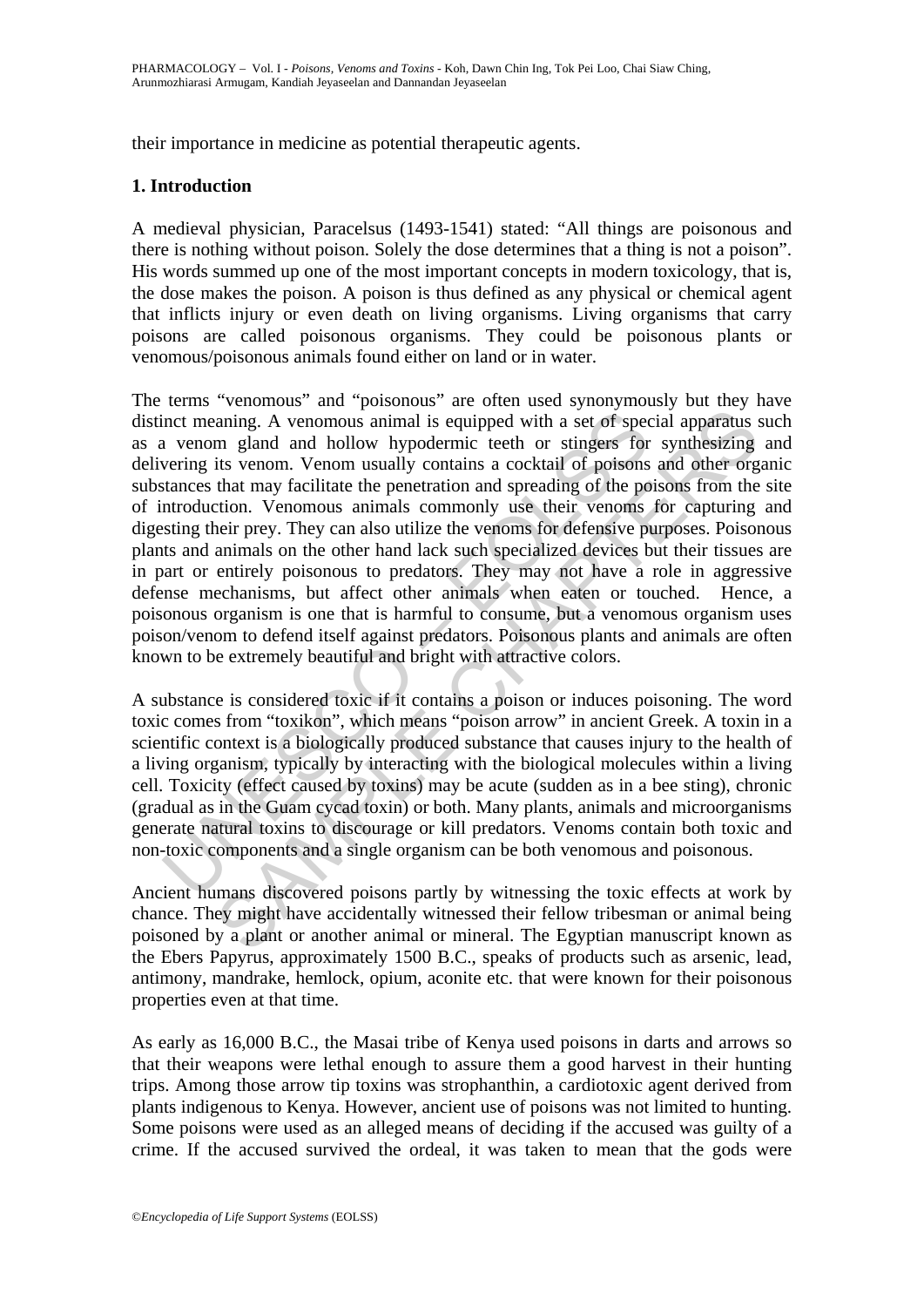#### affirming his innocence.

one end of the spectrum, water, which has a LD<sub>50</sub> greater than 2<br>prally classified as a substance which is essentially safe, while<br>linum toxin, which has a LD<sub>50</sub> value of 0.00001 mg/kg, has the n<br>eing one of the most ac In of the spectrum, water, which has a LD<sub>50</sub> greater than 25g/kg (in micclassified as a substance which has a LD<sub>50</sub> greater than 25g/kg (in micclassified as a substance which is essentially safe, while at the other toxi Modern Toxicology is characterized by extremely sophisticated scientific investigations and evaluation of toxic exposures of all kinds. Modern analytical methods allow detection of minute quantities of poison and are capable of extreme specificity so that compounds can be implicated in poisoning episodes to the near exclusion of others. The most important factor determining toxicity of a substance is its dosage. In studies of acute toxicity,  $LD_{50}$  is the main statistic used to compare the toxicity of a given substance. LD means" lethal dose", and the subscript 50 means that dose of toxicant which is acutely lethal to 50% of test organisms under controlled laboratory conditions. The units of  $LD_{50}$  are usually mass of chemical per kilogram of body weight (eg. mg/kg) BW) of the organism. If the  $LD_{50}$  is smaller, a very little amount of the poison will be needed to kill 50 % of organisms and the poison will be considered to be highly toxic. At one end of the spectrum, water, which has a  $LD_{50}$  greater than  $25g/kg$  (in mice) is generally classified as a substance which is essentially safe, while at the other end, botulinum toxin, which has a  $LD_{50}$  value of 0.00001 mg/kg, has the notorious reputation of being one of the most acutely lethal chemicals known to man. However,  $LD_{50}$  is by no means adequate for an in-depth understanding of poisons. Firstly,  $LD_{50}$  describes only one end point, death, and we are more than often exposed to toxicants at concentrations well below  $LD_{50}$ . There exist many other undesirable outcomes of exposure to toxicants such as organ failure, cancer, infertility and even aberrations in behavior. The duration of exposure, as well as the frequency of exposure to a specific toxicant, adds another dimension to toxicology. For instance, it takes more than a single exposure of ultraviolet radiation for one to develop skin cancer. Most skin cancers occur late in life as a result of cumulative UV exposure from childhood onwards and even then, there are other factors influencing the outcome of the exposures such as genetic susceptibility to cancer.  $LD_{50}$  values are derived mainly from studies done on rats and other rodents. These  $LD_{50}$  values may not truly reflect the toxicity of the substances to humans, though in most circumstances, they are fairly good approximations. Dioxin is an unwanted side product from the production of materials involving phenols and chlorine. The  $LD_{50}$  of dioxin for guinea pigs is about 6µg/kg while that for hamsters is 3mg/kg. When a chemical plant exploded in Seveso, Italy, in 1976, clouds of dioxin descended upon surrounding areas. While many farm animals died following the exposure, humans experienced low level effects such as chloracne, a severe skin rash. At least in terms of acute toxicity, a specific substance may produce different toxicities in different species. Lastly, to make matters more complex, even within a species there are differences in these toxic responses, depending on the gender, age, nutritional and health status, genetic susceptibility and even the presence of synergists or antagonists within an individual. Toxicokinetics is useful in explaining these inter-individual differences in toxic responses and can have a significant impact on the management of patients. Toxicokinetics refers to the body's handling of toxins in four major areas: absorption, distribution, metabolism and elimination.

It is obvious that the route of absorption of poison into the body affects its toxicity. An excellent example is the phenomenon of first-pass metabolism. Some drugs such as morphine and heroin are strongly taken up and metabolized to the point of being fully metabolized in their first pass through the liver. Hence, these drugs would achieve low blood concentrations when administered orally, as they would reach the liver by the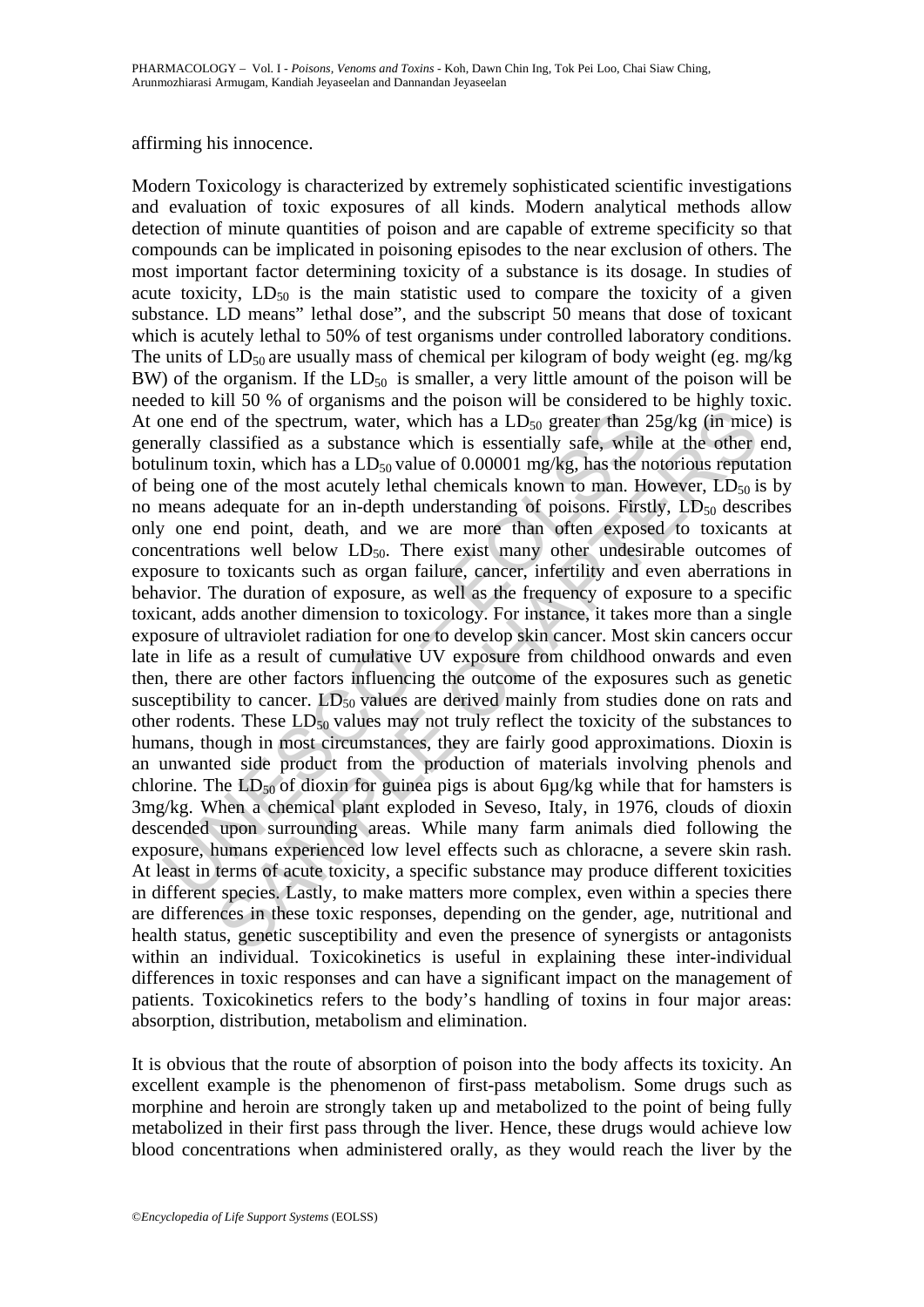portal system and would be fully metabolized before reaching systemic circulation. Such drugs would be more potent when administered intravenously rather than orally. The distribution of poisons is also critical to potency. An example is phenytoin, which is an anticonvulsant drug used in the treatment of epilepsy. Phenytoin is normally 10% free in blood, 90% of which is bound by blood protein, albumin. However, a patient with low albumin lacks adequate binding protein and can have a higher free fraction of phenytoin in plasma. There are also differences in the efficacies of metabolism of drugs among individuals. If a toxin is more rapidly degraded to non-toxic metabolites in an individual, it will be less toxic compared to others with a lower metabolic rate. Newborns for instance, generally have lower efficacies of metabolism of drugs, thus they can be intoxicated by a low dose of toxicant that is harmless to adults. The liver and kidneys are the main excretory organs involved in the elimination of drugs and toxins. If the liver function is impaired in an individual with chronic alcoholic abuse, then a drug that relies primarily on hepatic elimination will be poorly excreted and can accumulate to toxic levels within the body.

### **2. Categories of Poison**

The divideo radiation<br>
Physical agents<br>
The physical agents<br>
Channel agents<br>
Channel agents<br>
Channel agents<br>
Channel agents<br>
Channel agents<br>
Channel agents<br>
Channel agents<br>
Channel agents<br>
Channel agents<br>
Channel agents<br>
C The state of the microsofter of the microsofter of the microsofter of the state of the state of Poison<br>
and to toxic levels within the body.<br>
dies of Poison<br>
mans made primitive attempts to classify poisons. Poisons were d Ancient humans made primitive attempts to classify poisons. Poisons were divided into those that are slow-acting, such as arsenic, versus those that are fast-acting, such as strychnine. Dioscorides, a Roman physician, divided poisons according to their origin as vegetable, mineral, or animal. In modern times, poisons are classified according to the physiological system on which they predominantly exert their effects. For instance, a category of such classification is cardiotoxic agents, which exert toxic effects on the heart. But this form of classification may be too restrictive for toxicants which exert effects on multiple systems. Another method of classification is to group the toxicants into general categories such as metals, alcohols, drugs of abuse etc. In this chapter, we group the toxicants under three main categories as physical, chemical and biological agents (Figure 1).



Figure 1. Categories of Poison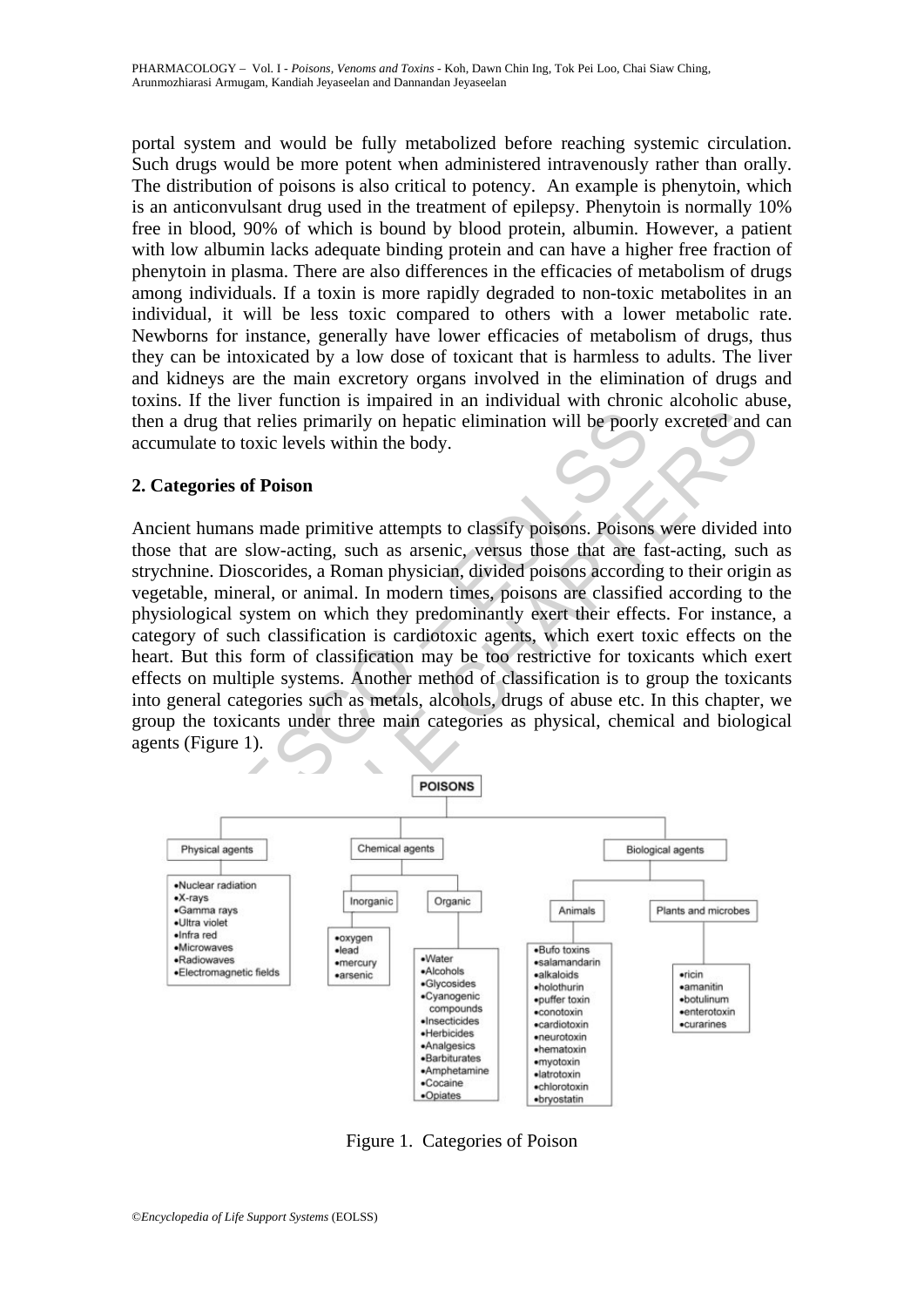## **2.1. Physical Agents**

Among the physical toxicants, radiation is an established carcinogen. The supporting evidence is so voluminous that only two are presented. The dropping of atomic bombs on Hiroshima and Nagasaki was a landmark event in World War II. Follow-up of the survivors revealed a significantly increased incidence of leukemia after an average latent period of about seven years. Even decades later, leukemia risk for individuals heavily exposed to the radiation is still above the level for control populations. Another example is the nuclear power accident at Chernobyl in the former Soviet Union that continues to exact its toll in the form of high cancer incidence in surrounding areas.

blings was due to ionizing radiations. Ionizing radiation can be in gamma rays, high energy neutrons,  $\alpha$  particles or  $\beta$  particles. Ger ation exposure is due to natural sources. Manmade sources of ing up the remaining was due to ionizing radiations. Ionizing radiation can be in the form of X-<br>a rays, high energy neutrons,  $\alpha$  particles or  $\beta$  particles. Generally, 88% of<br>xposure is due to natural sources. Mannade sources of ionizing Radiation is of two major types, ionizing and non-ionizing. The increased cancer incidence following the Chernobyl nuclear accident and the Hiroshima and Nagasaki bombings was due to ionizing radiations. Ionizing radiation can be in the form of X-rays and gamma rays, high energy neutrons, α particles or β particles. Generally, 88% of our radiation exposure is due to natural sources. Manmade sources of ionizing radiation, making up the remaining 12%, include medical X-ray investigations, operations of nuclear power plants, production of nuclear weapons, etc. Ionizing radiation exerts its toxicity mainly by the production of free radicals known as reactive oxygen species (ROS). Free radicals are highly reactive, each with a single unpaired electron and they cause destruction by scavenging electrons from biologically important molecules in the cells and hence undermining the integrity of these molecules. For example, ROS may result in DNA damage by scavenging electrons from thymidine, a type of nitrogenous base in DNA, to cause single-stranded breaks in DNA. Irreparable DNA damage induces apoptosis, that is, programmed cell death. Such cell death, which is not part of the normal 'development plan', can result in structural malformations, especially in young embryos or developing fetuses. That is why it is important for physicians to ascertain that female patients are not pregnant before sending them for a medical X-ray. Cellular damage due to ionizing radiation can also induce tumor formation. This happens when the gene encoding for p53 is mutated. p53 prevents tumor formation and is referred to as the guardian of our genome. When p53 is defective as a result of mutation of its gene, the check on tumor formation is removed. This briefly explains the higher cancer incidence in populations that have been intensely exposed to ionizing radiation.

Non-ionizing radiation may take the form of ultraviolet (UV), visible light, infrared, microwaves and radio waves, and extremely low frequency electromagnetic fields. Sources of extremely low frequency electromagnetic fields are power lines and video display terminals, such as the monitors used with computers. There is concern that extremely low frequency electromagnetic fields could cause adverse health effects, such as childhood cancers, however the evidence remains controversial. In contrast, the toxic effects of UV radiation are more recognized.

Ultraviolet rays are of three general types, UVA (long wave UV), UVB (middle wave UV) and UVC (short wave UV). Sources of ultraviolet rays include sunlight (generally considered as the most important source), sunlamps and sunbeds (used in tanning booths and tanning salons). These UV rays are generally UVA and UVB types. UVC rays are not normally encountered by most people, except in certain occupations such as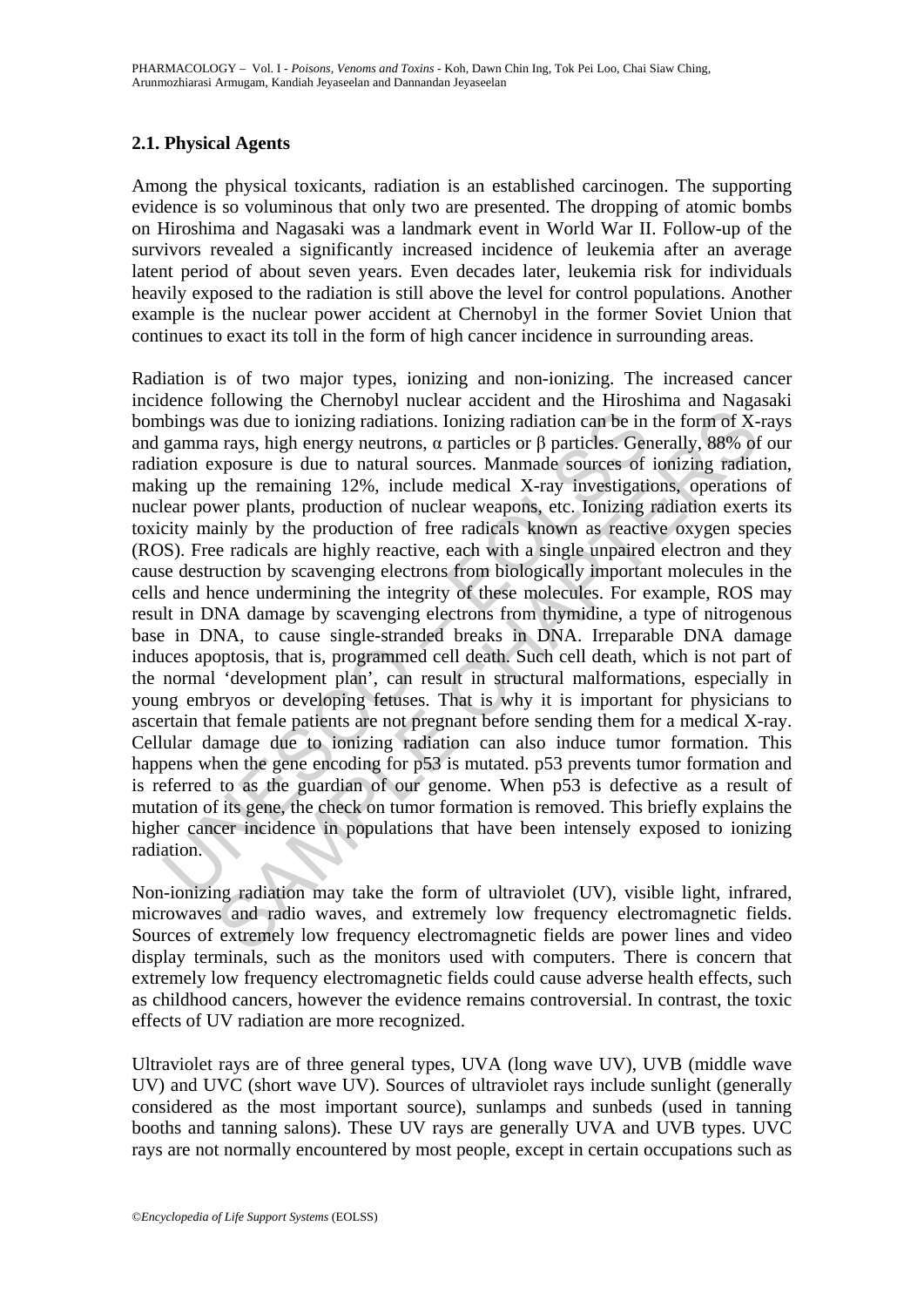laboratory work and arc-welding and are potentially dangerous. Exposure to UV radiation from sunlight is associated with the development of three types of skin cancer: basal cell carcinoma, squamous cell carcinoma, and malignant melanoma. Those at greatest risk are people who live in locales receiving a great deal of sunlight, such as in Australia and New Zealand. Non-melanoma cancers are associated with cumulative exposure to UV radiation throughout one's lifetime, whereas melanoma cancers are associated with intense intermittent exposure e.g. in sunbathing. UV radiation may cause tumor formation by a mechanism similar to that of ionizing radiation by inactivating p53. UV radiation has also been implicated in chronic damage to skin such as premature wrinkling, aging and dryness and in damage to the immune system and eyes. Although UV radiation is toxic, controlled doses can be harnessed in UV therapy for psoriasis, a chronic and recurring skin disorder characterized by scaling of the skin. This is an example of how a toxicant that undermines health can sometimes be used in treating diseases.

## **2.2. Chemical Agents**

Chemical agents can range from anything as seemingly innocuous as water and oxygen to acutely lethal organophosphates and heavy metals.

ting diseases.<br>
Chemical Agents<br>
mical agents can range from anything as seemingly innocuous as<br>
mical agents can range from anything as seemingly innocuous as<br>
ter can cause toxicity among athletes participating in long d eases.<br>
ical Agents<br>
eases.<br>
ical Agents<br>
ical Agents<br>
seases.<br>
ical Agents<br>
cause toxicity among athletes participating in long distance running. The<br>
seasive dilution of sodium levels within the body, especially during e Water can cause toxicity among athletes participating in long distance running. This is due to excessive dilution of sodium levels within the body, especially during excessive drinking of water. It may manifest as a mild headache but in a more severe state, it can result in collapse. It has now been suggested that rapid assessment of serum sodium levels should be undertaken before proceeding to subsequent emergency steps. This is important because a person who collapses due to dehydration may present in a similar manner as one who suffers from over hydration. For dehydration cases, hydration steps would be undertaken. If a patient suffering from over hydration is mistakenly identified as suffering from dehydration, then incorrect resuscitation steps would result in worsening the condition of water intoxication in the patient.

Oxygen, which is essential to our survival, can actually cause toxicity in divers. As divers progress to deeper depths, pressure of gases increases, though the oxygen concentration remains the same. At sea level, oxygen pressure is about 0.21 atmospheres. When oxygen pressure reaches more than 0.50 atmospheres during diving, lung damage is incurred. When oxygen pressure reaches more than 2.0 atmospheres, especially during exertion, divers may suffer a convulsion, resembling an epileptic seizure. Similar effects will also be seen if the oxygen content of the air we breathe increases beyond 21%. In fact, we cannot survive in a pure oxygen environment.

## **2.2.1. Metals as Poisons**

Metals are found abundantly in nature. They have long been seen as potential candidates for poisons and for other uses. It is no wonder that the history of metals as poisons dates back to ancient times.

Lead was "one of the seven metals of the ancient world". Massive use of lead occurred most notably in the Roman Empire. Water was transported in lead-lined channels and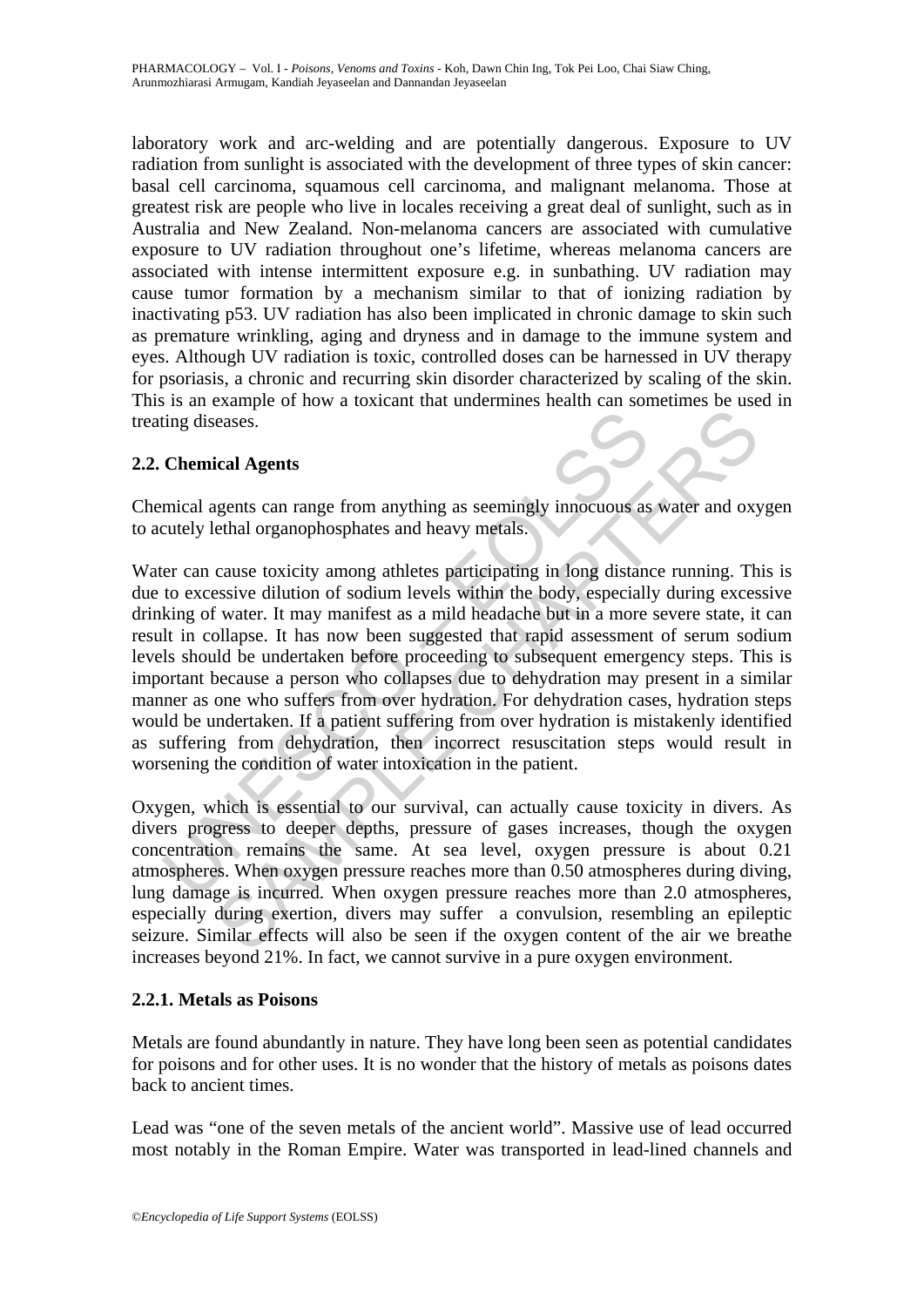lead acetate, called the sugar of lead, was deliberately added to wine to enhance its taste and to prevent spoiling. In fact, toxicity of lead can be seen in its preservative effects, where it inhibits enzymes of microbes and thus their proliferation. Indeed, lead also exerts its toxicity in humans via a similar mechanism. At the peak of the Roman Empire, lead production was estimated at over 80,000 tons per year. Some historians believe that the Romans were greatly weakened by chronic lead poisoning and that this contributed significantly to the eventual downfall of the Roman Empire.

Mercury has been featured in history as a double edged sword due to its ability to both kill and heal. Such properties of mercury were well featured in the assassination of Benvenuto Cellini, one of the giants of the Italian Renaissance. Cellini was well recognized as an unsurpassable sculptor of his times. Unfortunately, he contracted a severe case of syphilis at the age of 29. Cellini refused the conventional treatment of mercury and used Guaiac (which was alleged to cure syphilis). But his condition deteriorated. His enemies, who were eager to get rid of him, invited him over for dinner where he was heavily poisoned with mercury. Cellini had a close shave with death, with his intestines badly corroded. However, Cellini recovered from the poisoning and also recovered from syphilis. Cellini's poisoners had unintentionally exposed him to a sublethal dose of mercury, which was toxic enough to kill the *Treponema* parasite in his body (that causes syphilis).

cury and used Guaiac (which was alleged to cure syphilis).<br>
riorated. His enemies, who were eager to get rid of him, invited h<br>
re he was heavily poisoned with mercury. Cellini had a close shan<br>
intestines badly corroded. In used Guaiac (which was alleged to cure syphilis). But his cond<br>d. His enemies, who were eager to get rid of him, invited him over for divas<br>a heavily poisoned with mercury. Cellini had a close shave with death,<br>resess b Arsenic is well featured in the history of crime. Ironically, one of the most famous episodes, the murder of Napoleon Bonaparte, may not have actually been a case of arsenic poisoning. Napoleon was imprisoned by the British on the island of St Helena, where he grew weaker by the day. Napoleon was convinced that he was being chronically poisoned by his British jailers. Modern day testing of Napoleon's hair (which had amazingly survived two centuries) detected arsenic, however subsequent testing revealed mixed results. Moreover, the finding of a large stomach carcinoma during Napoleon's autopsy was well-supported and seems to be a more likely cause of his gradual debilitation. Arsenic is rarely found as a pure element in nature. It is readily oxidized to form oxides, of which the most abundant is lead arsenate. However, trivalent arsenic trioxide,  $As<sub>4</sub>O<sub>6</sub>$  is believed to be the specific agent most commonly employed in homicides. The most toxic form exists as arsine gas (AsH<sub>3</sub>) which fortunately is rare. It is estimated that 80% of the industrial uses of arsenic are in the form of pesticides. For instance, sodium arsenite is employed as an ant bait. Arsenic from the environment and industry finds its way into our body through water and food. Acute arsenic poisoning causes abnormally large numbers of gastrointestinal cells to be sloughed off, giving a fine, white appearance in vomit. Arsenic inhibits the activity of proteins containing sulfhydryl groups, notably pyruvate dehydrogenase (an enzyme involved in the carbohydrate metabolism to yield energy currency, ATP). When this enzyme is inhibited, over 95% of ATP generation in the cells is impaired and this in turn impairs many ATP- dependent biochemical processes in the body. The consequence can be fatal for most, if not all bodily functions, which ultimately rely on ATP for energy. At sufficiently high doses, death would ensue and if not, severe liver and renal failure eventually occurs. Chronic arsenic poisoning differs markedly from acute arsenic poisoning. Chronic arsenic intoxication results in hair loss and a blush of skin known as milk rose. Indeed, ancient women have used arsenical cosmetics in pursuit of beauty.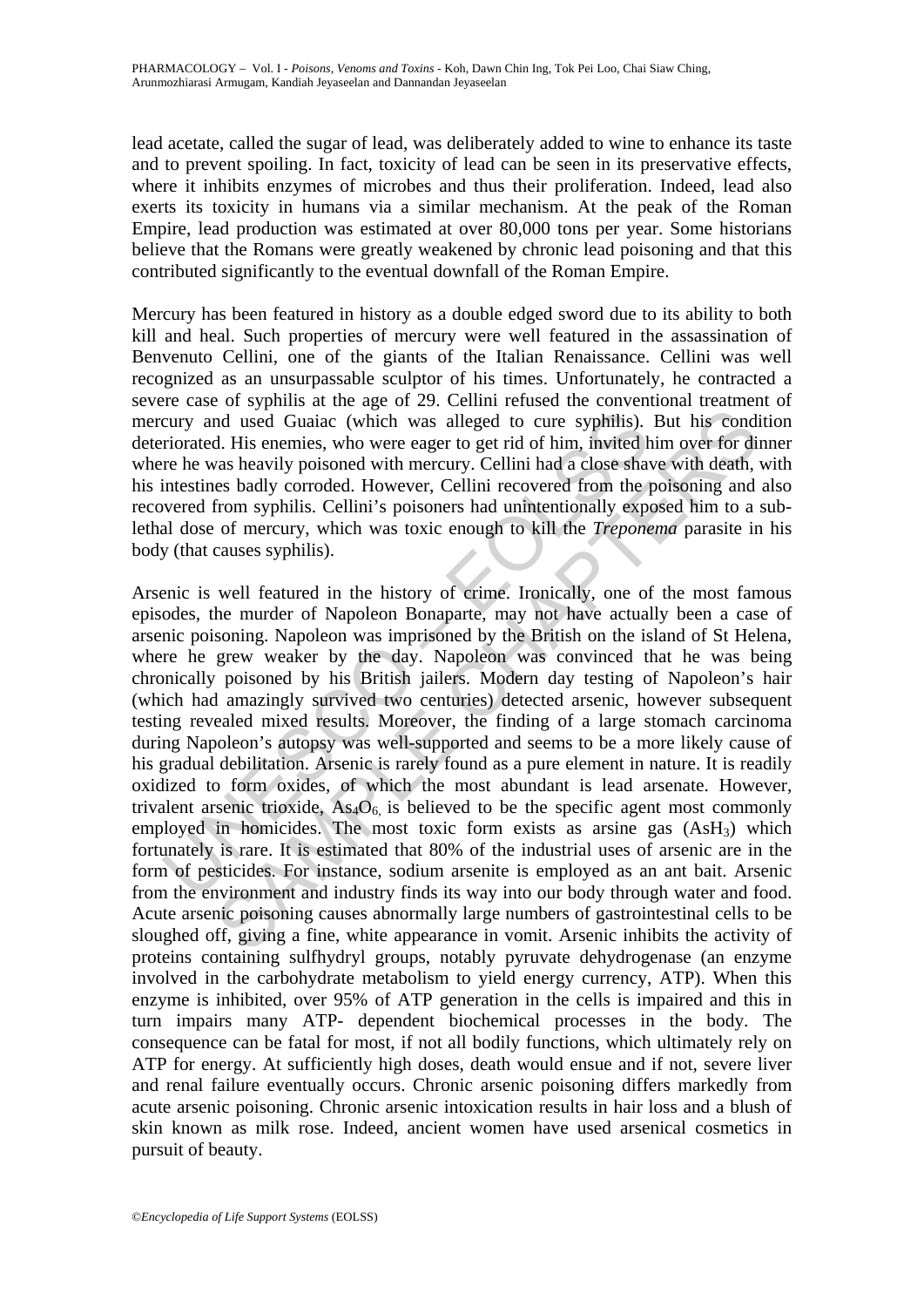### **2.2.2. Alcohols - Delicious Poisons**

Low molecular weight alcohols are commonly encountered in a clinical setting. These include methanol, ethanol, isopropanol and ethylene glycol. One of the major effects of alcohol is sedation of the central nervous system (CNS). The blood brain barrier of the central nervous system is considerably less permeable to polar substances than to nonpolar ones. Alcohols are generally polar molecules, with their polarity being attributed to their hydroxyl groups. At high molecular weights (MW), the net polarity of the alcohol declines and hence it becomes more able to permeate the CNS and exert its toxic effect. The exception is methanol, which despite being relatively more polar than other mono-hydroxyl alcohols, is also more toxic.

ze, brake fluid, and many other uses. Methanol is oxidized within<br>es. It is converted to formaldehyde by alcohol dehydrogenase is<br>by aldehyde dehydrogenase. Formic acid causes metabolic aci<br>inc acid reduces aerobic respir ke fluid, and many other uses. Methanol is oxidized within liver cells in<br>s converted to formaldehyde by alcohol dehydrogenase and then to for<br>elebyde dehydrogenase. Formic aici d causes metabolic acidosis. In additive<br>de Methanol is a common industrial solvent with applications as a paint thinner, antifreeze, brake fluid, and many other uses. Methanol is oxidized within liver cells in two stages. It is converted to formaldehyde by alcohol dehydrogenase and then to formic acid by aldehyde dehydrogenase. Formic acid causes metabolic acidosis. In addition, formic acid reduces aerobic respiration resulting in the production of lactate, which aggravates the existing acidosis. In severe poisoning, vision is affected because retinol dehydrogenase, an enzyme involved in normal vision, oxidizes methanol to formaldehyde. Formaldehyde, being neurotoxic, mediates vision impairment by causing degeneration of the optic nerve.

Interestingly, ethanol is used as a semi-antidote for methanol poisoning, as it is able to compete with methanol for substrate sites on the enzyme alcohol dehydrogenase. Because the enzyme binds to ethanol with greater affinity than for methanol, when both methanol and ethanol are at the same concentrations, ethanol can effectively reduce the toxicity of methanol. However, because ethanol is also potentially neurotoxic, its administration as an antidote must be limited in dose.

Ethylene glycol is a major ingredient in automotive antifreeze. It is a colorless, somewhat viscous and sweet-tasting liquid. There are many case reports of children being poisoned as a result of consuming ethylene glycol. Ethylene glycol is metabolized sequentially through a metabolic pathway to oxalate. Oxalate chelates  $Ca^{2+}$  and causes hypocalcemia, that is, low serum  $Ca^{2+}$  levels. This can cause tetany of respiratory muscles. The resulting calcium oxalate crystals can also be deposited in organs such as the kidneys, causing mechanical damage to them. Severe metabolic acidosis can also result in coma.

> TO ACCESS ALL THE **23 PAGES** OF THIS CHAPTER, Visit[: http://www.eolss.net/Eolss-sampleAllChapter.aspx](https://www.eolss.net/ebooklib/sc_cart.aspx?File=E6-81-13)

- - -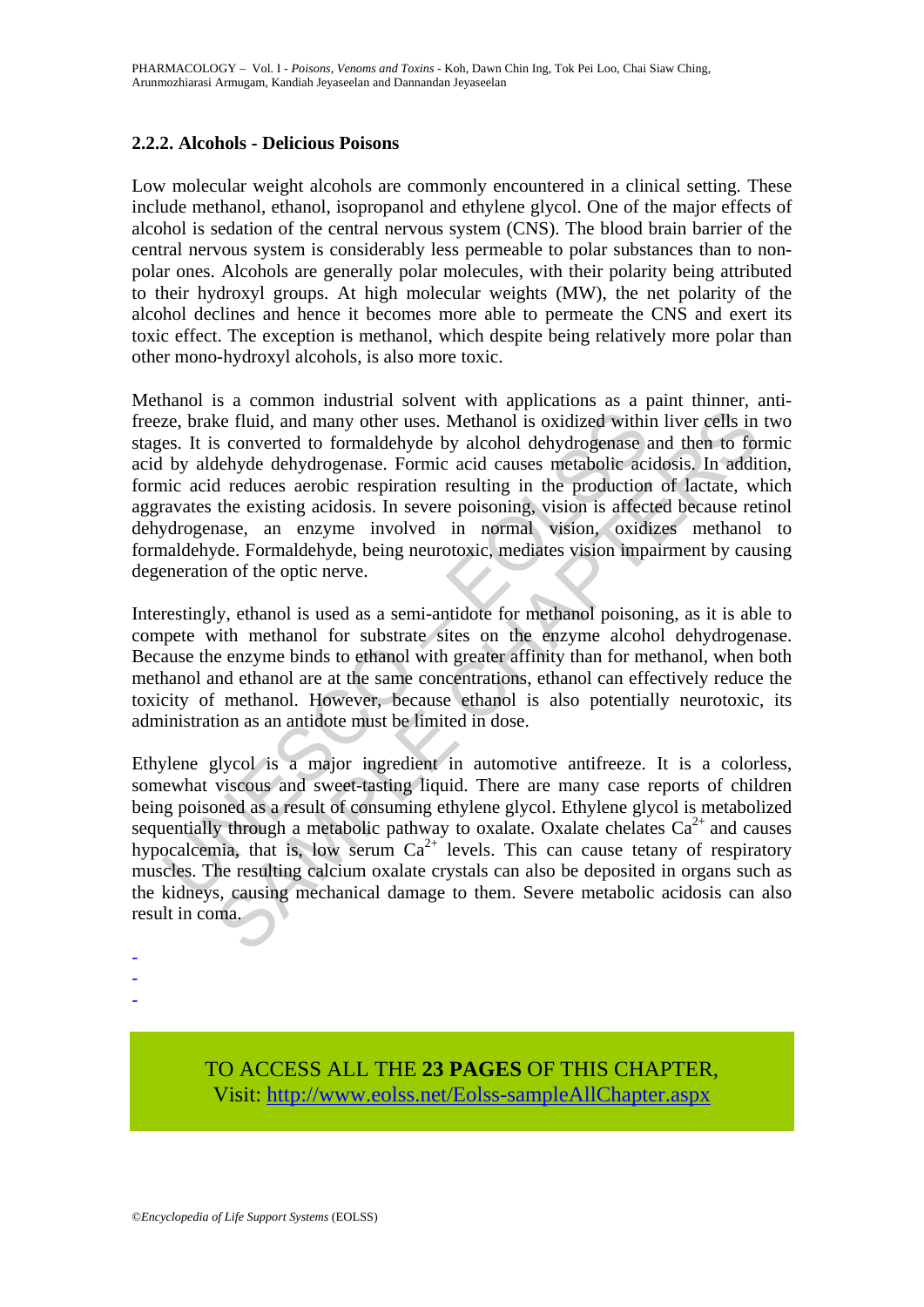#### **Bibliography**

Anthony T Tu (1992) Handbook of Natural Toxins; Vols 1-5; ed -Anthony T Tu: Marcel Dekker Inc, New York, USA [VolumeS 1-5 cover the entire scope on toxins from plant, microbes and animals as well as their effects].

Daily Express, 05/19/2000. How the poison from a tarantula could save heart attack victims [News paper report on the claim on tarantula venom and its medicinal property].

David S Goodsell (1993) Poisons and Drugs. The Machinery of Life 121-132., Springer-Verlag, New York. [A book on basics of poisons and drugs and their uses].

Dressler, D. (2004) Botulinum toxin mechanisms of action. *Suppl Clin Neurophysiol.* **57**:159-66. Review. [A detailed description on the molecular level the effect of botulinum toxin]**.** 

Escoubas P, Rash L. (2004) Tarantulas: eight-legged pharmacists and combinatorial chemists. Toxicon. **43(5)**:555-74. [An overview of tarantula venom and its component].

Fenton JJ (2002) Toxicology: a case orientated approach by John Joseph Fenton, PhD ed, CRC Press, Florida, USA. [Reports clinical cases on poisoning and description types of poisoning].

Gueron M, Ilia R, Margulis G (2000). Arthropod poisons and the cardiovascular system. Am J Emerg Med. **18(6)**:708-14 [A case report on spider and scorpion poisoning].

Holt JS, Powles SB, and Holtum JAM (1993) Mechanisms and agronomic aspects of herbicide resistance, Annual Review of Plant Physiology & Molecular Biology, **44**:203-229. [A review on use of herbicides and the resistance created by over use of herbicides].

Horowitz, B.Z. (2005) Botulinum toxin. *Crit Care Clin.* **21(4)**:825-39, Review. [An overview on the botulinum toxin].

John Mann (1994) Murder and the Use of Plants - Murder Magic and Medicine by Oxford Univ Press, UK –[A book on use of plant products for either to save or murder a person].

Lewis RJ, Garcia ML. (2003) Therapeutic potential of venom peptides. Nat Rev Drug Discov. **2(10)**:790- 802. [a review on medicinal property of animal toxins].

on JJ (2002) Toxicology: a case orientated approach by John Joseph Fenton<br>da, USA. [Reports clinical cases on poisoning and description types of poison<br>on M, Ilia R, Margulis G (2000). Arthropod poisons and the cardiovascu 002) Toxicology: a case orientated approach by John Joseph Fenton, PhD ed, CRC F<br>
1. [Reports clinical cases on poisoning and description types of poisoning].<br>
ia R, Margulis G (2000). Arthropod poisons and the cardiovascu Marc B. Schenker, Maria Stoecklin, Kiyoung Lee, Rafael Lupercio, R. Jorge Zeballos, Paul Enright, Tamara Hennessy, and Laurel A. Beckett (2004) Pulmonary Function and Exercise-associated Changes with Chronic Low-Level Paraquat Exposure. Am J Respir Crit Care Med. **170**;773–779 [ A case report on paraquat poisoning].

Myers, C.W. and Daly, J.W. (1983). Dart-poison frogs. *Scientific American*. **248(2)**: 97-105. [Among the first publications of frog poisons].

Nakagawa H, Tanigawa T, Tomita K, Tomihara Y, Araki Y and Tachikawa E (2003)

Nicholson GM, Graudins A (2002) Spiders of medical importance in the Asia-Pacific: atracotoxin, latrotoxin and related spider neurotoxins. Clin Exp Pharmacol Physiol **29(9)**: 785-94 [Potential therapeutics from spider venom].

Peter Wilmshurst (1998). *ABC of oxygen.* Diving and oxygen. Clinical review. *BMJ* 317:996-999.[An article describing the oxygen toxicity among divers.]

Rang, H.P., Dale, M.M. and Ritter, J.M. (1999) Pharmacology, fourth edition. Churchill Livingstone. [The study on poisoning and toxicological effects in human ].

Recent Studies on the Pathological Effects of Purified Sea Urchin Toxins. Journal of Toxicology: Toxin Reviews **22(4)**: 633 -649 [An overview of sea urchin toxins and venom]

Snake Toxins (1990) International Encyclopedia of Pharmacology and therapeutics, ed Alan L Harvey, Pergamon Press, USA [ Describes the action and effects of snake venom and also its potential therapeutic use].

Spivak, L. and Hendrickson, R.G. (2005) Ricin. *Crit Care Clin*. **21(4)**:815-24, Review. [A detailed description about ricin (castor bean poison) and the toxic effect of this toxin].

Strauss E (1998) New Nonopioid Painkiller Shows Promise in Animal Tests. Science 279 (5347) 32-33.